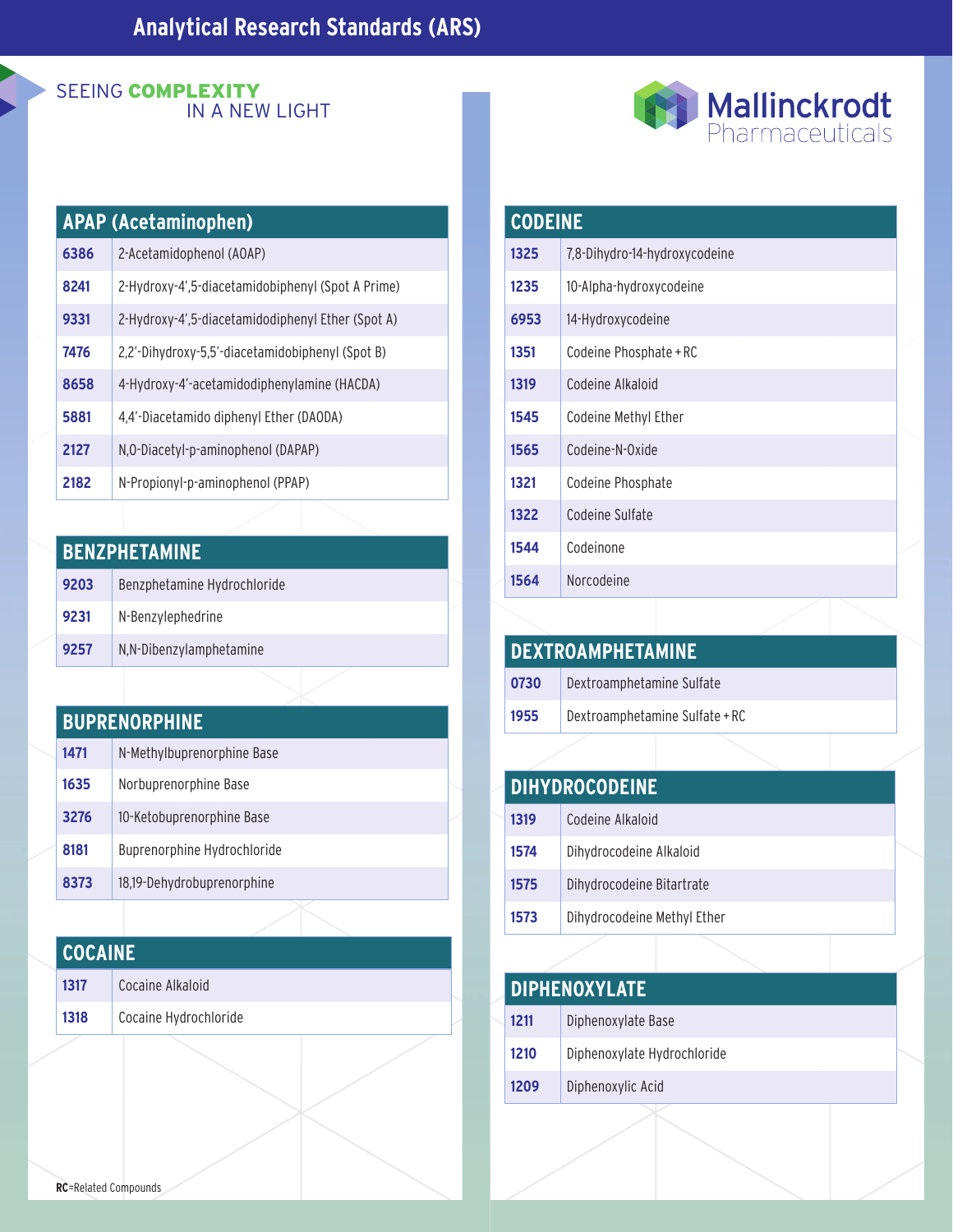## **ARS-**cont'd

| <b>FENTANYL</b> |                                                                            |  |
|-----------------|----------------------------------------------------------------------------|--|
| 0664            | Acetyl Fentanyl Citrate                                                    |  |
| 0665            | <b>Butyryl Fentanyl Citrate</b>                                            |  |
| 1222            | Fentanyl Alkaloid                                                          |  |
| 0666            | <b>Fentanyl Citrate</b>                                                    |  |
| 1569            | Fentanyl N-Oxide                                                           |  |
| 0902            | N-Phenyl-1-(2-phenylethyl)-4-piperidinamine hydrochloride                  |  |
| 1778            | N-Phenylpropanamide                                                        |  |
| 0669            | Pyruvyl Fentanyl                                                           |  |
| 1029            | R/S-2-Chloro-N-phenyl-N-[1-(2-phenylethyl) piperidine-4-yl]<br>propanamide |  |
|                 |                                                                            |  |

| <b>HYDROCODONE</b> |  |  |  |
|--------------------|--|--|--|
|                    |  |  |  |

| 1587 | Hydrocodone + RC                  |
|------|-----------------------------------|
| 1224 | Hydrocodone Base                  |
| 1226 | Hydrocodone Bitartrate            |
| 1584 | Hydrocodone Di-OL                 |
| 7267 | Hydrocodone N-Oxide Hydrochloride |
| 1545 | Codeine Methyl Ether              |
| N/A  | 10-Ketohydrocodone                |
| N/A  | 10-Alpha-hydroxyhydrocodone       |
| N/A  | 10-Beta-hydroxyhydrocodone        |

| <b>HYDROMORPHONE</b> |  |  |
|----------------------|--|--|
|                      |  |  |

| 4375 | 2,2'-Bishydromorphone       |
|------|-----------------------------|
| 7684 | Dihydromorphine             |
| 1233 | Hydromorphone Base          |
| 1234 | Hydromorphone Hydrochloride |
| 4325 | Hydromorphone N-Oxide       |
| 7685 | Morphine Alkaloid           |

| <b>LEVORPHANOL</b> |                                   |
|--------------------|-----------------------------------|
| 0327               | 3-Methoxylevorphanol Hydrobromide |
| 1413               | Levorphanol Base                  |
| 1439               | Levorphanol Tartrate + RC         |
| 1622               | Norlevorphanol                    |

## **MEPERIDINE** Meperidine Base 1419 | Meperidine Hydrochloride 1422 | Meperidinic Acid Hydrochloride N-Ethylnormeperidine Hydrochloride Normeperidine Hydrochloride

| <b>METHADONE</b> |                         |
|------------------|-------------------------|
| 1514             | Methadone Base          |
| 1425             | Methadone Hydrochloride |

| <b>I METHYLNALTREXONE BROMIDE</b> |                         |  |
|-----------------------------------|-------------------------|--|
| 1619                              | Naltrexone Methobromide |  |
|                                   |                         |  |

| <b>METHYLPHENIDATE</b> |                                                  |  |
|------------------------|--------------------------------------------------|--|
| 0019                   | Ethylphenidate Hydrochloride                     |  |
| 1036                   | d -Threo Methylphenidate Hydrochloride           |  |
| 1037                   | I -Threo Methylphenidate Hydrochloride           |  |
| 1678                   | d-Threo Ritalinic Acid Hydrochloride             |  |
| 1067                   | I-Threo Ritalinic Acid Hydrochloride             |  |
| 1576                   | Methylphenidate Hydrochloride Erythro Isomer     |  |
| 1572                   | Methylphenidate Hydrochloride                    |  |
| 1555                   | Methylphenidate Hydrochloride + RC               |  |
| 1579                   | Threo- $\alpha$ -phenyl-2-piperidine acetic acid |  |
| 1631                   | Erythro Ritalinic Acid Hydrochloride             |  |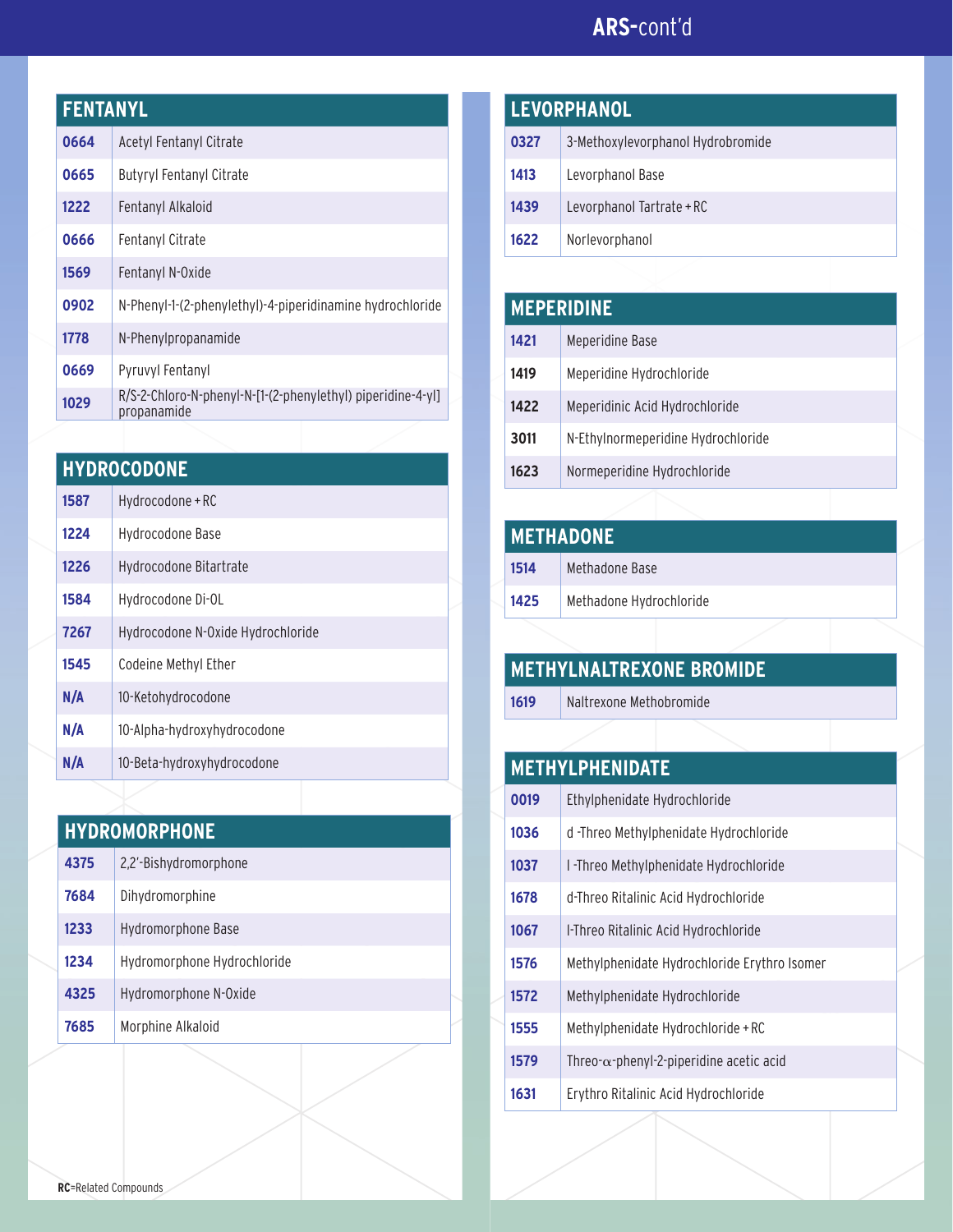## **ARS-**cont'd

#### **MORPHINE**

| 1309 | Apomorphine              |
|------|--------------------------|
| 1319 | Codeine Alkaloid         |
| 7684 | Dihydromorphine          |
| 7685 | Morphine Alkaloid        |
| 1429 | Morphine Hydrochloride   |
| 1526 | Morphine N-Oxide         |
| 1522 | Morphine Sulfate         |
| 7651 | Morphinone Hydrochloride |
| 1525 | Normorphine              |
| 1524 | Pseudomorphine           |

| <b>NALBUPHINE</b> |                                 |
|-------------------|---------------------------------|
| 0917              | 2,2'-Bisnalbuphine              |
| 1633              | 10-Ketonalbuphine Hydrochloride |
| 3326              | 6-Ketonalbuphine Base           |
| 3314              | Alpha Noroxymorphol             |
| 3307              | Nalbuphine Base                 |
| 3311              | Nalbuphine Beta Epimer Base     |
| 3366              | Nalbuphine Hydrochloride        |

### **NALOXONE** 7,8-Didehydronaloxone 1611 Naloxone Base Naloxone Hydrochloride Pseudonaloxone Base 10-Keto Naloxone Base Naltrexone Base Noroxymorphone Base 10-Beta Hydroxynaloxone Base **N/A** 10-Beta Hydroxynaloxone Base

|      | <b>NALTREXONE</b>                         |
|------|-------------------------------------------|
| 1476 | 3-Cyclopropylmethylnaltrexone             |
| 1861 | 6-Alpha Naltrexol Hydrochloride           |
| 1342 | 6-Beta Naltrexol Hydrochloride            |
| 1311 | 6-Beta Naltrexol                          |
| 0827 | 7,8-Didehydronaloxone                     |
| 1412 | 10-Keto Naltrexone Base                   |
| N/A  | 10-Alpha-hydroxynaltrexone base           |
| N/A  | 10-Beta-hydroxynaltrexone base            |
| 1475 | N-(3-butenyl)Noroxymorphone Hydrochloride |
| 4646 | Naltrexone + RC                           |
| 4606 | Naltrexone Base                           |
| 1477 | Naltrexone Hydrochloride                  |
| 0919 | Pseudonaltrexone                          |
| 1437 | N-Formyl Noroxymorphone                   |
| 1619 | Naltrexone Methobromide                   |
| 5343 | Noroxymorphone Base                       |

| <b>NOSCAPINE</b> |                         |  |
|------------------|-------------------------|--|
| 0901             | Noscapine Base          |  |
| 0900             | Noscapine Hydrochloride |  |

| <b>OPIUM</b> |                          |  |
|--------------|--------------------------|--|
| 0839         | 10-Hydroxythebaine       |  |
| 1319         | Codeine Alkaloid         |  |
| 7684         | Dihydromorphine          |  |
| 7685         | Morphine Alkaloid        |  |
| 0901         | Noscapine Base           |  |
| 0900         | Noscapine Hydrochloride  |  |
| 0353         | Oripavine                |  |
| 0912         | Papaverine Base          |  |
| 5877         | Papaverine Hydrochloride |  |
| 0808         | Thebaine Alkaloid        |  |